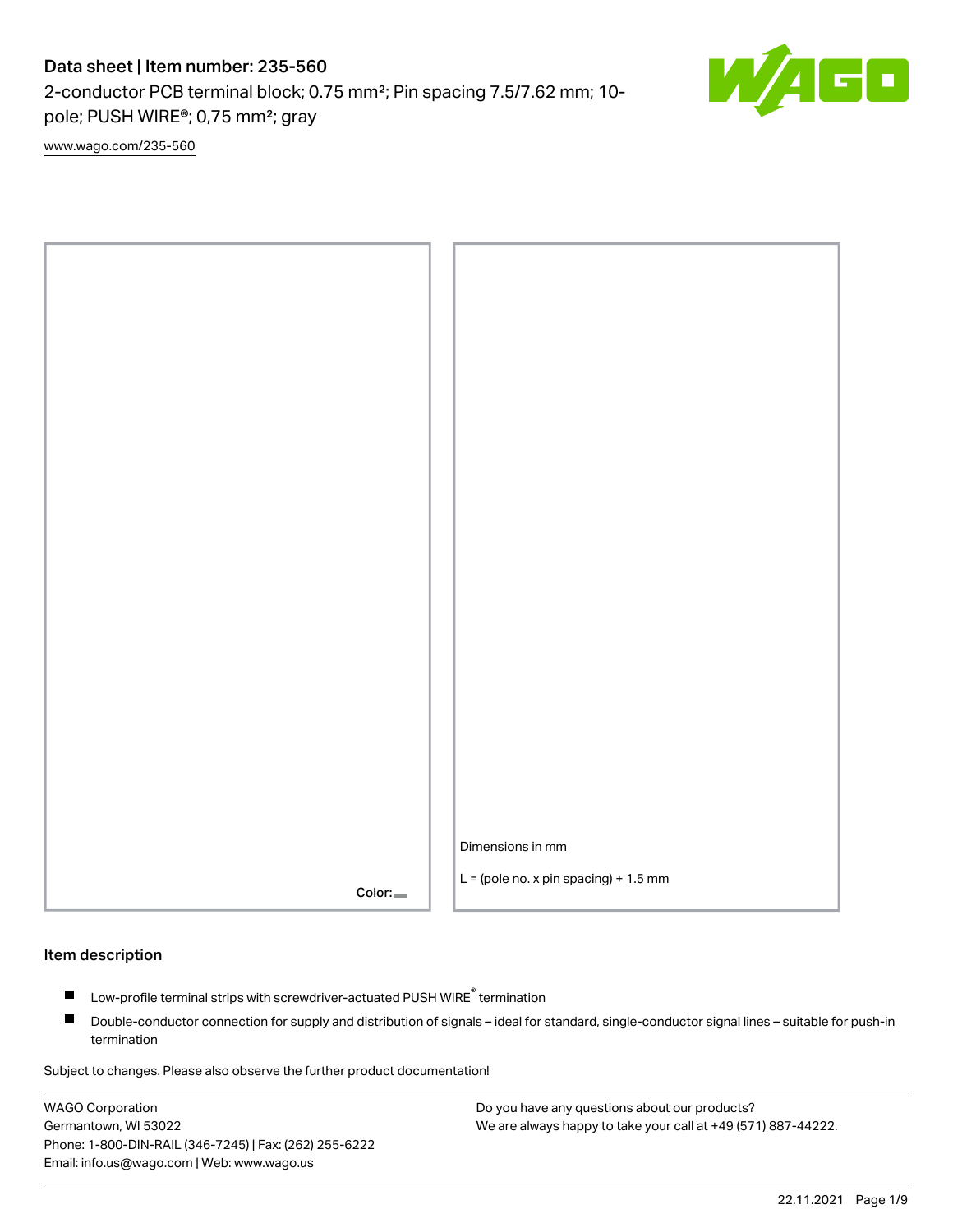[www.wago.com/235-560](http://www.wago.com/235-560)



- $\blacksquare$ Double solder pins for high mechanical stability
- $\blacksquare$ Combines with all 235 Series modular terminal blocks
- $\blacksquare$ Set to metric or inch pin spacing by compressing terminal strips together or pulling them apart
- $\blacksquare$ Conductor removal via screwdriver (2.5mm x 0.4mm)
- $\blacksquare$ Also available with test slot

# Data

# Notes

| Variants: | Other pole numbers<br>Other colors                               |
|-----------|------------------------------------------------------------------|
|           | Mixed-color PCB connector strips                                 |
|           | Direct marking                                                   |
|           | Other versions (or variants) can be requested from WAGO Sales or |
|           | configured at https://configurator.wago.com/                     |
|           |                                                                  |

# Electrical data

## IEC Approvals

| Ratings per                 | IEC/EN 60664-1                                                        |
|-----------------------------|-----------------------------------------------------------------------|
| Rated voltage (III / 3)     | 400 V                                                                 |
| Rated surge voltage (III/3) | 6 <sub>kV</sub>                                                       |
| Rated voltage (III/2)       | 630 V                                                                 |
| Rated surge voltage (III/2) | 6 <sub>kV</sub>                                                       |
| Nominal voltage (II/2)      | 1000V                                                                 |
| Rated surge voltage (II/2)  | 6 <sub>kV</sub>                                                       |
| Rated current               | 10A                                                                   |
| Legend (ratings)            | $(III / 2)$ $\triangle$ Overvoltage category III / Pollution degree 2 |

# UL Approvals

| Approvals per                  | UL 1059 |
|--------------------------------|---------|
| Rated voltage UL (Use Group B) | 300 V   |
| Rated current UL (Use Group B) | 10 A    |
| Rated voltage UL (Use Group D) | 300 V   |
| Rated current UL (Use Group D) | 10 A    |

# CSA Approvals

| Approvals per<br>. | $\sim$<br>$\sim$<br>ບບ⊓<br>$ -$ |
|--------------------|---------------------------------|
|--------------------|---------------------------------|

Subject to changes. Please also observe the further product documentation!

| WAGO Corporation                                       | Do you have any questions about our products?                 |
|--------------------------------------------------------|---------------------------------------------------------------|
| Germantown, WI 53022                                   | We are always happy to take your call at +49 (571) 887-44222. |
| Phone: 1-800-DIN-RAIL (346-7245)   Fax: (262) 255-6222 |                                                               |
| Email: info.us@wago.com   Web: www.wago.us             |                                                               |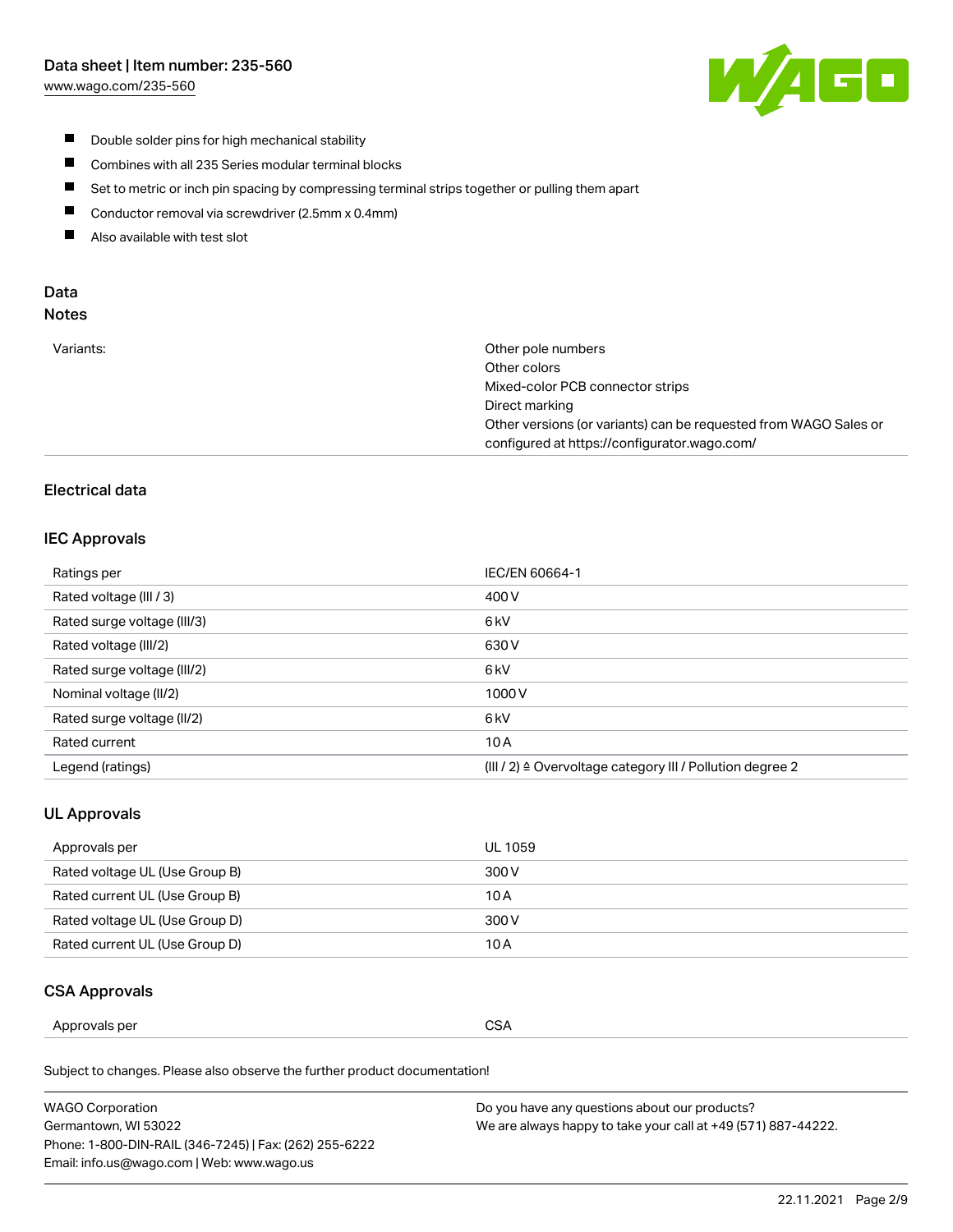[www.wago.com/235-560](http://www.wago.com/235-560)



| Rated voltage CSA (Use Group B) | 300 V |
|---------------------------------|-------|
| Rated current CSA (Use Group B) |       |

## Connection data

| Total number of connection points | 20 |
|-----------------------------------|----|
| Total number of potentials        |    |
| Number of connection types        |    |
| Number of levels                  |    |

## Connection 1

#### Connection technology PUSH WIRE® PUSH WIRE®

|                                                   | <b>PUSH WIRE</b>                        |
|---------------------------------------------------|-----------------------------------------|
| Actuation type                                    | Operating tool                          |
| Solid conductor                                   | $0.250.75$ mm <sup>2</sup> / 24  18 AWG |
| Fine-stranded conductor; with uninsulated ferrule | $0.250.34$ mm <sup>2</sup>              |
| Strip length                                      | $910$ mm / 0.35  0.39 inch              |
| Conductor connection direction to PCB             | 0°                                      |
| Number of poles                                   | 10                                      |

## Physical data

| Pin spacing                          | 7.5/7.62 mm / 0.295/0.3 inch |
|--------------------------------------|------------------------------|
| Width                                | 76.5 mm / 3.012 inch         |
| Height                               | 12.8 mm / 0.504 inch         |
| Height from the surface              | 9.2 mm / 0.362 inch          |
| Depth                                | 12.5 mm / 0.492 inch         |
| Solder pin length                    | $3.6 \,\mathrm{mm}$          |
| Solder pin dimensions                | $0.8 \times 0.4$ mm          |
| Drilled hole diameter with tolerance | $1^{(+0.1)}$ mm              |

# PCB contact

| PCB Contact                         | THT                                      |
|-------------------------------------|------------------------------------------|
| Solder pin arrangement              | over the entire terminal strip (in-line) |
| Number of solder pins per potential |                                          |

# Material data

 $\alpha$  gray

Subject to changes. Please also observe the further product documentation! Material group I

| <b>WAGO Corporation</b>                                | Do you have any questions about our products?                 |
|--------------------------------------------------------|---------------------------------------------------------------|
| Germantown, WI 53022                                   | We are always happy to take your call at +49 (571) 887-44222. |
| Phone: 1-800-DIN-RAIL (346-7245)   Fax: (262) 255-6222 |                                                               |
| Email: info.us@wago.com   Web: www.wago.us             |                                                               |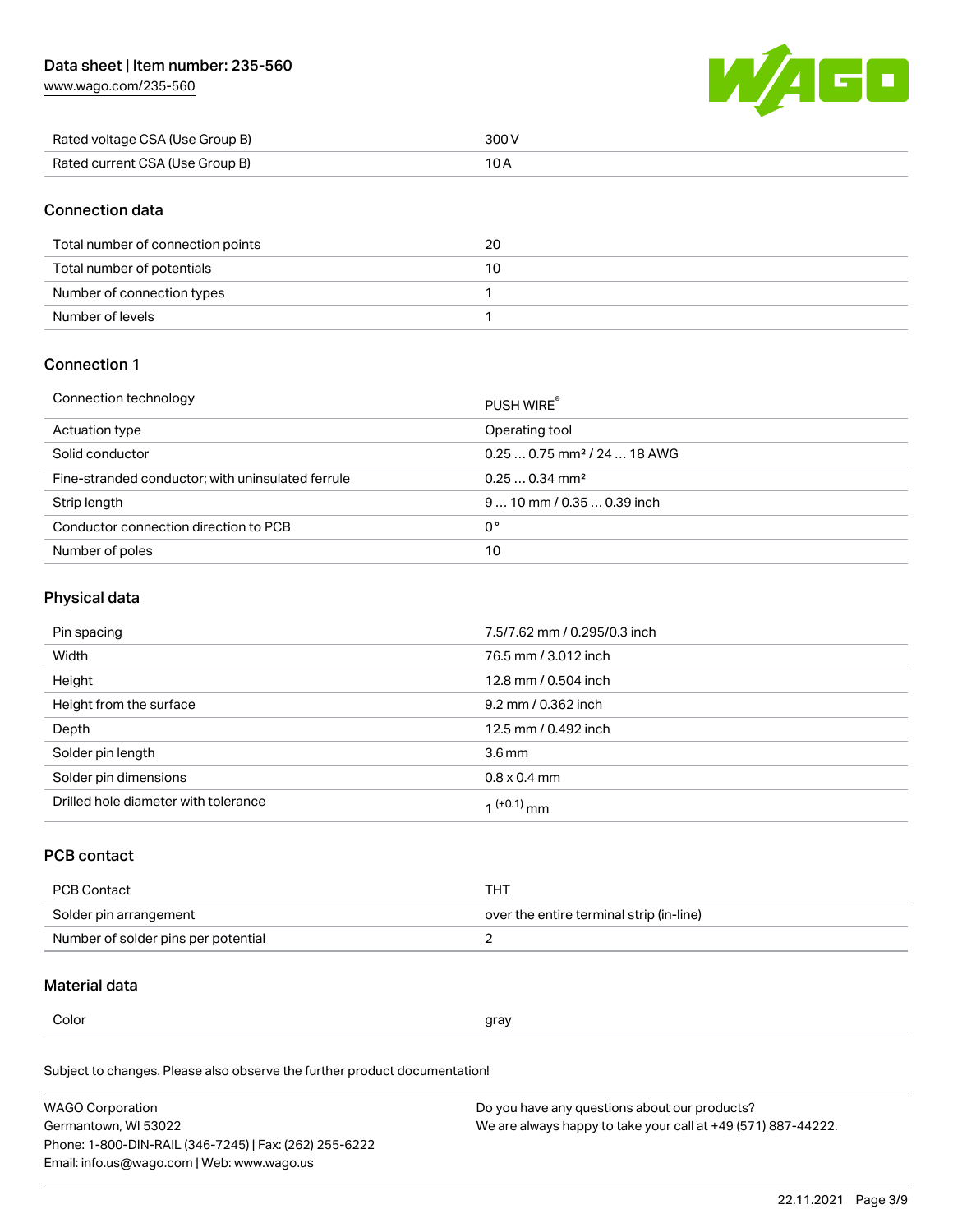[www.wago.com/235-560](http://www.wago.com/235-560)



| Material group                    |                                       |
|-----------------------------------|---------------------------------------|
| Insulation material               | Polyamide (PA66)                      |
| Flammability class per UL94       | V <sub>0</sub>                        |
| Clamping spring material          | Chrome nickel spring steel (CrNi)     |
| Contact material                  | Electrolytic copper $(E_{\text{CL}})$ |
| Contact plating                   | tin-plated                            |
| Weight                            | 1.1 <sub>g</sub>                      |
| <b>Environmental requirements</b> |                                       |
| Limit temperature range           | $-60+105 °C$                          |

## Commercial data

| Product Group         | 4 (Printed Circuit) |
|-----------------------|---------------------|
| PU (SPU)              | 60 Stück            |
| Packaging type        | box                 |
| Country of origin     | DE                  |
| <b>GTIN</b>           | 4017332227063       |
| Customs tariff number | 85369010000         |

# Approvals / Certificates

### Country specific Approvals

| Logo | Approval                                      | <b>Additional Approval Text</b> | Certificate<br>name       |
|------|-----------------------------------------------|---------------------------------|---------------------------|
|      | <b>CCA</b><br>DEKRA Certification B.V.        | EN 60947                        | NTR NL-<br>7144           |
| KEMA | <b>CCA</b><br>DEKRA Certification B.V.        | EN 60947                        | 2149549.02                |
|      | <b>CCA</b><br>DEKRA Certification B.V.        | EN 60998                        | NTR <sub>NL</sub><br>6919 |
|      | <b>CCA</b><br><b>DEKRA Certification B.V.</b> | EN 60947-7-4                    | NTR NL-<br>7774           |

Subject to changes. Please also observe the further product documentation!

| <b>WAGO Corporation</b>                                | Do you have any questions about our products?                 |
|--------------------------------------------------------|---------------------------------------------------------------|
| Germantown, WI 53022                                   | We are always happy to take your call at +49 (571) 887-44222. |
| Phone: 1-800-DIN-RAIL (346-7245)   Fax: (262) 255-6222 |                                                               |
| Email: info.us@wago.com   Web: www.wago.us             |                                                               |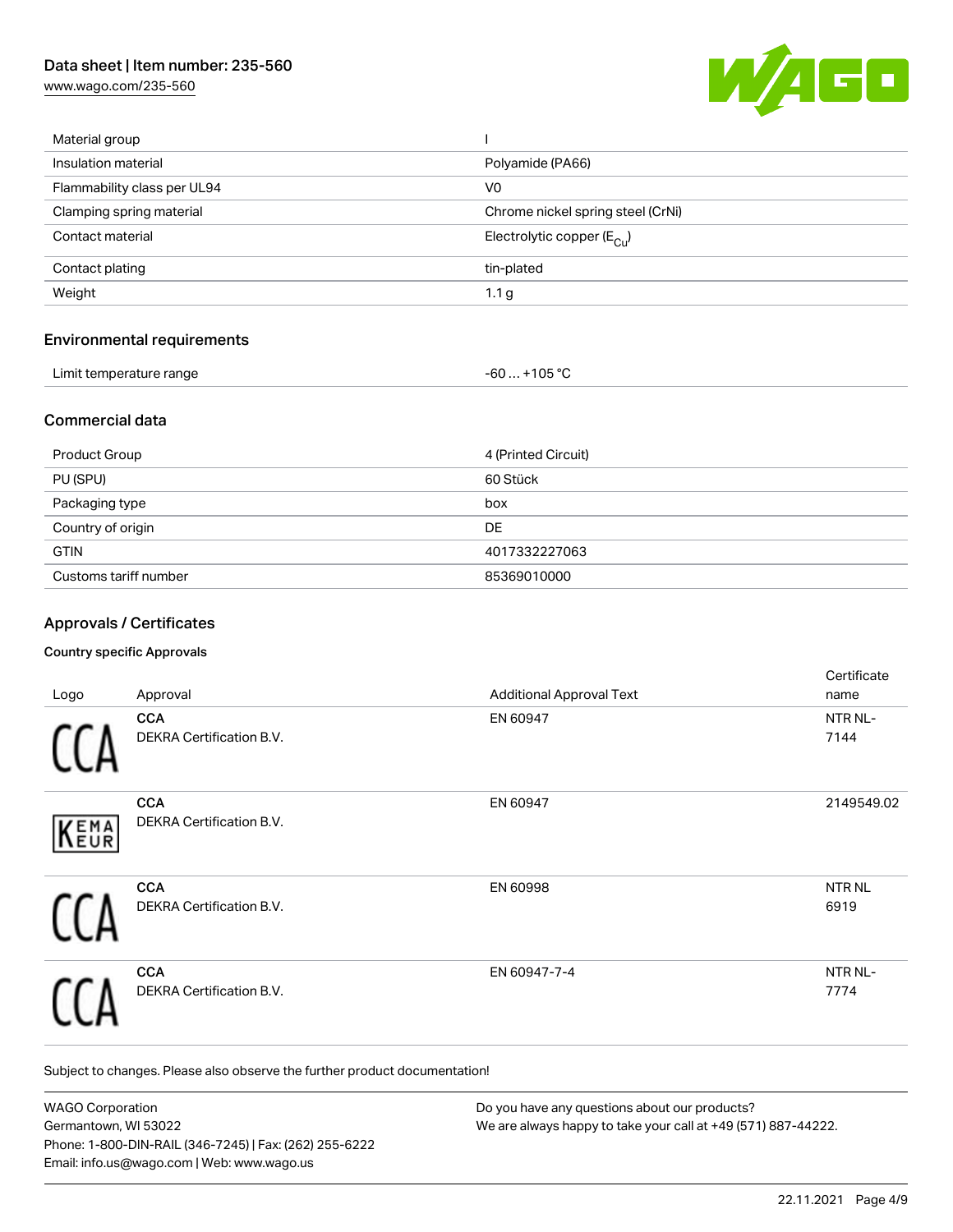

VDE VDE Prüf- und Zertifizierungsinstitut

EN 60947 40029328

Ship Approvals

| Logo | Approval                                  | <b>Additional Approval Text</b> | Certificate<br>name               |
|------|-------------------------------------------|---------------------------------|-----------------------------------|
| ABS  | <b>ABS</b><br>American Bureau of Shipping | $\overline{\phantom{0}}$        | $19-$<br>HG1869876-<br><b>PDA</b> |
|      | <b>DNV GL</b>                             | $\overline{\phantom{0}}$        | TAE000016Z                        |
|      | Det Norske Veritas, Germanischer Lloyd    |                                 |                                   |

#### UL-Approvals

|                       |                                     |                                 | Certificate |
|-----------------------|-------------------------------------|---------------------------------|-------------|
| Logo                  | Approval                            | <b>Additional Approval Text</b> | name        |
| $\blacksquare$<br>- 1 | UL<br>UL International Germany GmbH | $\overline{\phantom{a}}$        | E45172      |

# Optional accessories

| <b>Ferrules</b> |                                                                                                    |                      |  |
|-----------------|----------------------------------------------------------------------------------------------------|----------------------|--|
| Ferrule         |                                                                                                    |                      |  |
|                 | Item no.: 216-101                                                                                  |                      |  |
|                 | Ferrule; Sleeve for 0.5 mm <sup>2</sup> / AWG 22; uninsulated; electro-tin plated; silver-colored  | www.wago.com/216-101 |  |
|                 | Item no.: 216-104                                                                                  | www.wago.com/216-104 |  |
|                 | Ferrule; Sleeve for 1.5 mm <sup>2</sup> / AWG 16; uninsulated; electro-tin plated; silver-colored  |                      |  |
|                 | Item no.: 216-106                                                                                  |                      |  |
|                 | Ferrule; Sleeve for 2.5 mm <sup>2</sup> / AWG 14; uninsulated; electro-tin plated; silver-colored  | www.wago.com/216-106 |  |
|                 | Item no.: 216-107                                                                                  |                      |  |
|                 | Ferrule; Sleeve for 4 mm <sup>2</sup> / AWG 12; uninsulated; electro-tin plated                    | www.wago.com/216-107 |  |
|                 | Item no.: 216-108                                                                                  |                      |  |
|                 | Ferrule; Sleeve for 6 mm <sup>2</sup> / AWG 10; uninsulated; electro-tin plated; silver-colored    | www.wago.com/216-108 |  |
|                 | Item no.: 216-109                                                                                  |                      |  |
|                 | Ferrule; Sleeve for 10 mm <sup>2</sup> / AWG 8; uninsulated; electro-tin plated                    | www.wago.com/216-109 |  |
|                 | Item no.: 216-102                                                                                  |                      |  |
|                 | Ferrule; Sleeve for 0.75 mm <sup>2</sup> / AWG 20; uninsulated; electro-tin plated; silver-colored | www.wago.com/216-102 |  |

WAGO Corporation Germantown, WI 53022 Phone: 1-800-DIN-RAIL (346-7245) | Fax: (262) 255-6222 Email: info.us@wago.com | Web: www.wago.us

Do you have any questions about our products? We are always happy to take your call at +49 (571) 887-44222.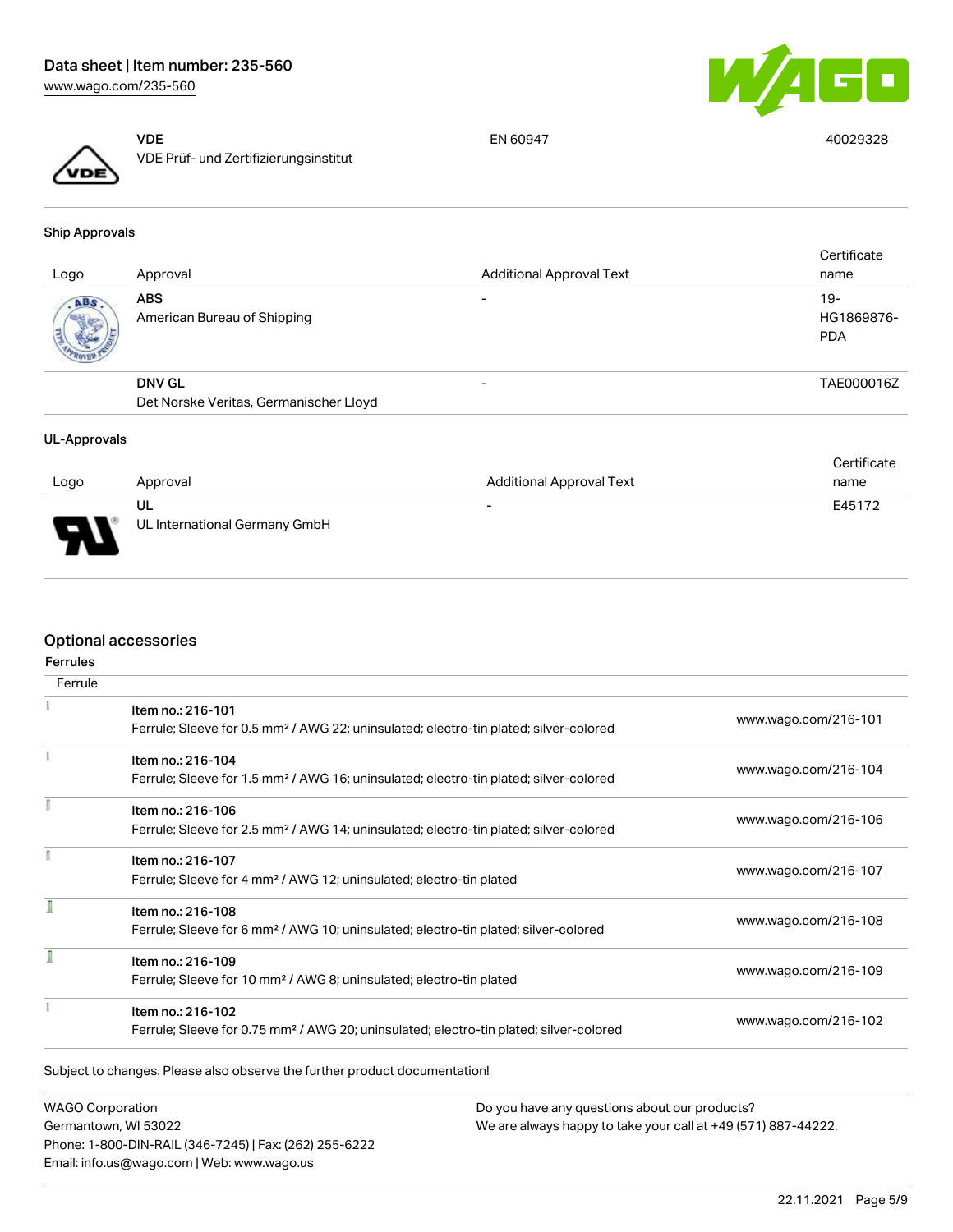Phone: 1-800-DIN-RAIL (346-7245) | Fax: (262) 255-6222

Email: info.us@wago.com | Web: www.wago.us

[www.wago.com/235-560](http://www.wago.com/235-560)



|               | Item no.: 216-103<br>Ferrule; Sleeve for 1 mm <sup>2</sup> / AWG 18; uninsulated; electro-tin plated                                                                               |                                                                                                                | www.wago.com/216-103 |
|---------------|------------------------------------------------------------------------------------------------------------------------------------------------------------------------------------|----------------------------------------------------------------------------------------------------------------|----------------------|
| Ω             | Item no.: 216-110<br>Ferrule; Sleeve for 16 mm <sup>2</sup> / AWG 6; uninsulated; electro-tin plated; metallic brown                                                               |                                                                                                                | www.wago.com/216-110 |
|               | Item no.: 216-123<br>Ferrule; Sleeve for 1 mm <sup>2</sup> / AWG 18; uninsulated; electro-tin plated; silver-colored                                                               |                                                                                                                | www.wago.com/216-123 |
| $\frac{1}{3}$ | Item no.: 216-122<br>Ferrule; Sleeve for 0.75 mm <sup>2</sup> / AWG 20; uninsulated; electro-tin plated; silver-colored                                                            |                                                                                                                | www.wago.com/216-122 |
|               | Item no.: 216-124<br>Ferrule; Sleeve for 1.5 mm <sup>2</sup> / AWG 16; uninsulated; electro-tin plated                                                                             |                                                                                                                | www.wago.com/216-124 |
|               | Item no.: 216-142<br>Ferrule; Sleeve for 0.75 mm <sup>2</sup> / 18 AWG; uninsulated; electro-tin plated; electrolytic copper; gastight<br>crimped; acc. to DIN 46228, Part 1/08.92 |                                                                                                                | www.wago.com/216-142 |
|               | Item no.: 216-132<br>Ferrule; Sleeve for 0.34 mm <sup>2</sup> / AWG 24; uninsulated; electro-tin plated                                                                            |                                                                                                                | www.wago.com/216-132 |
|               | Item no.: 216-121<br>Ferrule; Sleeve for 0.5 mm <sup>2</sup> / AWG 22; uninsulated; electro-tin plated; silver-colored                                                             |                                                                                                                | www.wago.com/216-121 |
|               | Item no.: 216-143<br>Ferrule; Sleeve for 1 mm <sup>2</sup> / AWG 18; uninsulated; electro-tin plated; electrolytic copper; gastight<br>crimped; acc. to DIN 46228, Part 1/08.92    |                                                                                                                | www.wago.com/216-143 |
|               | Item no.: 216-131<br>Ferrule; Sleeve for 0.25 mm <sup>2</sup> / AWG 24; uninsulated; electro-tin plated; silver-colored                                                            |                                                                                                                | www.wago.com/216-131 |
|               | Item no.: 216-141<br>Ferrule; Sleeve for 0.5 mm <sup>2</sup> / 20 AWG; uninsulated; electro-tin plated; electrolytic copper; gastight<br>crimped; acc. to DIN 46228, Part 1/08.92  |                                                                                                                | www.wago.com/216-141 |
|               | Item no.: 216-152<br>Ferrule; Sleeve for 0.34 mm <sup>2</sup> / AWG 24; uninsulated; electro-tin plated                                                                            |                                                                                                                | www.wago.com/216-152 |
|               | Item no.: 216-203<br>Ferrule; Sleeve for 1 mm <sup>2</sup> / AWG 18; insulated; electro-tin plated; red                                                                            |                                                                                                                | www.wago.com/216-203 |
|               | Item no.: 216-206<br>Ferrule; Sleeve for 2.5 mm <sup>2</sup> / AWG 14; insulated; electro-tin plated; blue                                                                         |                                                                                                                | www.wago.com/216-206 |
|               | Item no.: 216-207<br>Ferrule; Sleeve for 4 mm <sup>2</sup> / AWG 12; insulated; electro-tin plated; gray                                                                           |                                                                                                                | www.wago.com/216-207 |
|               | Item no.: 216-202<br>Ferrule; Sleeve for 0.75 mm <sup>2</sup> / 18 AWG; insulated; electro-tin plated; gray                                                                        |                                                                                                                | www.wago.com/216-202 |
|               | Item no.: 216-151<br>Ferrule; Sleeve for 0.25 mm <sup>2</sup> / AWG 24; uninsulated; electro-tin plated                                                                            |                                                                                                                | www.wago.com/216-151 |
| ı             | Item no.: 216-204<br>Ferrule; Sleeve for 1.5 mm <sup>2</sup> / AWG 16; insulated; electro-tin plated; black                                                                        |                                                                                                                | www.wago.com/216-204 |
|               | Subject to changes. Please also observe the further product documentation!                                                                                                         |                                                                                                                |                      |
|               | <b>WAGO Corporation</b><br>Germantown, WI 53022                                                                                                                                    | Do you have any questions about our products?<br>We are always happy to take your call at +49 (571) 887-44222. |                      |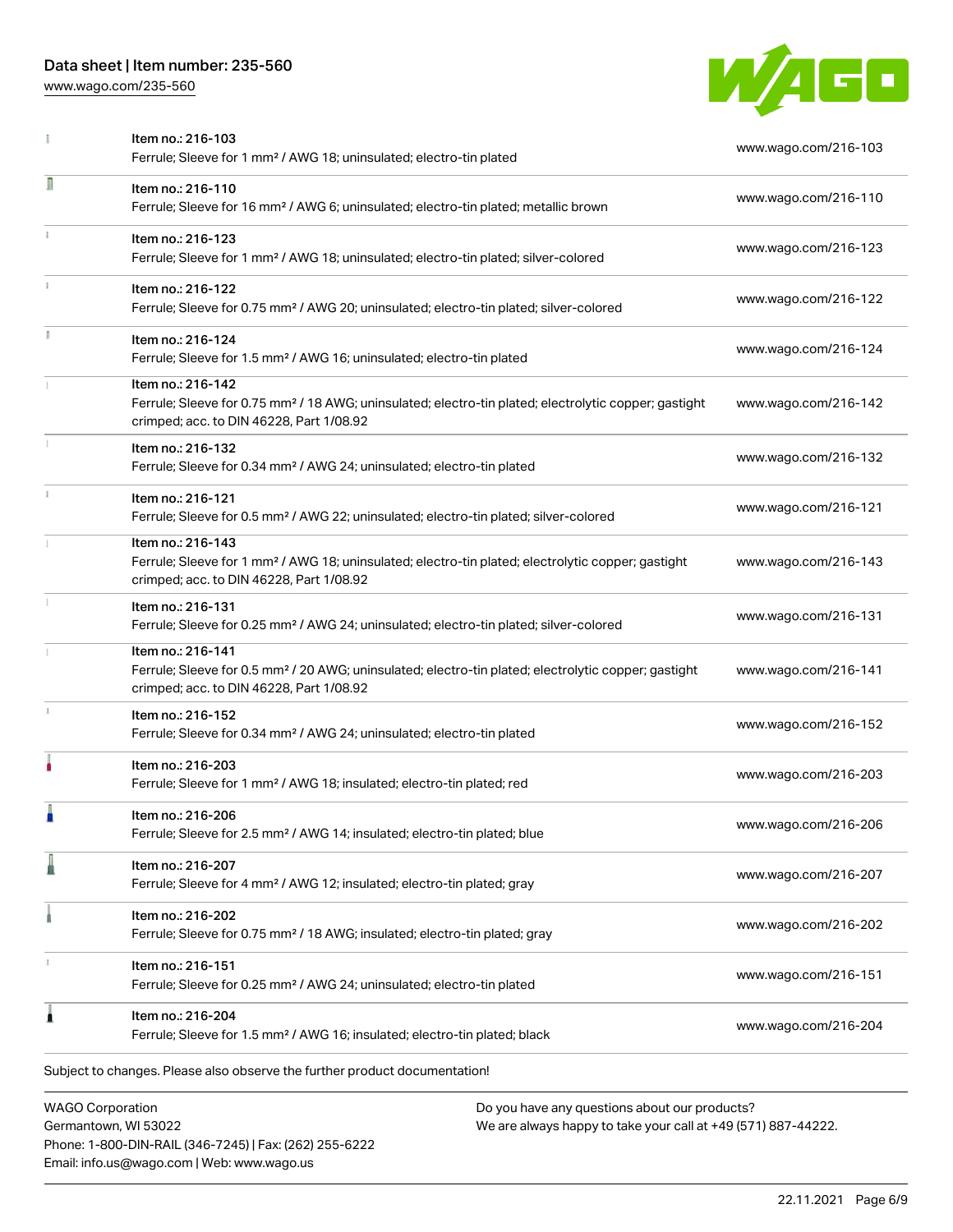Phone: 1-800-DIN-RAIL (346-7245) | Fax: (262) 255-6222

Email: info.us@wago.com | Web: www.wago.us

[www.wago.com/235-560](http://www.wago.com/235-560)



| Item no.: 216-209<br>Ferrule; Sleeve for 10 mm <sup>2</sup> / AWG 8; insulated; electro-tin plated; red                                                                                                    |                                                                                                                | www.wago.com/216-209 |
|------------------------------------------------------------------------------------------------------------------------------------------------------------------------------------------------------------|----------------------------------------------------------------------------------------------------------------|----------------------|
| Item no.: 216-205<br>Ferrule; Sleeve for 2.08 mm <sup>2</sup> / AWG 14; insulated; electro-tin plated; yellow                                                                                              |                                                                                                                | www.wago.com/216-205 |
| Item no.: 216-144<br>Ferrule; Sleeve for 1.5 mm <sup>2</sup> / AWG 16; uninsulated; electro-tin plated; electrolytic copper; gastight<br>crimped; acc. to DIN 46228, Part 1/08.92; silver-colored          |                                                                                                                | www.wago.com/216-144 |
| Item no.: 216-208<br>Ferrule; Sleeve for 6 mm <sup>2</sup> / AWG 10; insulated; electro-tin plated; electrolytic copper; gastight crimped; www.wago.com/216-208<br>acc. to DIN 46228, Part 4/09.90; yellow |                                                                                                                |                      |
| Item no.: 216-201<br>Ferrule; Sleeve for 0.5 mm <sup>2</sup> / 20 AWG; insulated; electro-tin plated; white                                                                                                |                                                                                                                | www.wago.com/216-201 |
| Item no.: 216-223<br>Ferrule; Sleeve for 1 mm <sup>2</sup> / AWG 18; insulated; electro-tin plated; red                                                                                                    |                                                                                                                | www.wago.com/216-223 |
| Item no.: 216-210<br>Ferrule; Sleeve for 16 mm <sup>2</sup> / AWG 6; insulated; electro-tin plated; electrolytic copper; gastight crimped; www.wago.com/216-210<br>acc. to DIN 46228, Part 4/09.90; blue   |                                                                                                                |                      |
| Item no.: 216-241<br>Ferrule; Sleeve for 0.5 mm <sup>2</sup> / 20 AWG; insulated; electro-tin plated; electrolytic copper; gastight<br>crimped; acc. to DIN 46228, Part 4/09.90; white                     |                                                                                                                | www.wago.com/216-241 |
| Item no.: 216-242<br>Ferrule; Sleeve for 0.75 mm <sup>2</sup> / 18 AWG; insulated; electro-tin plated; electrolytic copper; gastight<br>crimped; acc. to DIN 46228, Part 4/09.90; gray                     |                                                                                                                | www.wago.com/216-242 |
| Item no.: 216-222<br>Ferrule; Sleeve for 0.75 mm <sup>2</sup> / 18 AWG; insulated; electro-tin plated; gray                                                                                                |                                                                                                                | www.wago.com/216-222 |
| Item no.: 216-221<br>Ferrule; Sleeve for 0.5 mm <sup>2</sup> / 20 AWG; insulated; electro-tin plated; white                                                                                                |                                                                                                                | www.wago.com/216-221 |
| Item no.: 216-224<br>Ferrule; Sleeve for 1.5 mm <sup>2</sup> / AWG 16; insulated; electro-tin plated; black                                                                                                |                                                                                                                | www.wago.com/216-224 |
| Item no.: 216-243<br>Ferrule; Sleeve for 1 mm <sup>2</sup> / AWG 18; insulated; electro-tin plated; electrolytic copper; gastight crimped; www.wago.com/216-243<br>acc. to DIN 46228, Part 4/09.90; red    |                                                                                                                |                      |
| Item no.: 216-244<br>Ferrule; Sleeve for 1.5 mm <sup>2</sup> / AWG 16; insulated; electro-tin plated; electrolytic copper; gastight<br>crimped; acc. to DIN 46228, Part 4/09.90; black                     |                                                                                                                | www.wago.com/216-244 |
| Item no.: 216-263<br>Ferrule; Sleeve for 1 mm <sup>2</sup> / AWG 18; insulated; electro-tin plated; electrolytic copper; gastight crimped; www.wago.com/216-263<br>acc. to DIN 46228, Part 4/09.90; red    |                                                                                                                |                      |
| Item no.: 216-246<br>Ferrule; Sleeve for 2.5 mm <sup>2</sup> / AWG 14; insulated; electro-tin plated; electrolytic copper; gastight<br>crimped; acc. to DIN 46228, Part 4/09.90; blue                      |                                                                                                                | www.wago.com/216-246 |
| Item no.: 216-266<br>Ferrule; Sleeve for 2.5 mm <sup>2</sup> / AWG 14; insulated; electro-tin plated; electrolytic copper; gastight                                                                        |                                                                                                                | www.wago.com/216-266 |
| Subject to changes. Please also observe the further product documentation!                                                                                                                                 |                                                                                                                |                      |
| <b>WAGO Corporation</b><br>Germantown, WI 53022                                                                                                                                                            | Do you have any questions about our products?<br>We are always happy to take your call at +49 (571) 887-44222. |                      |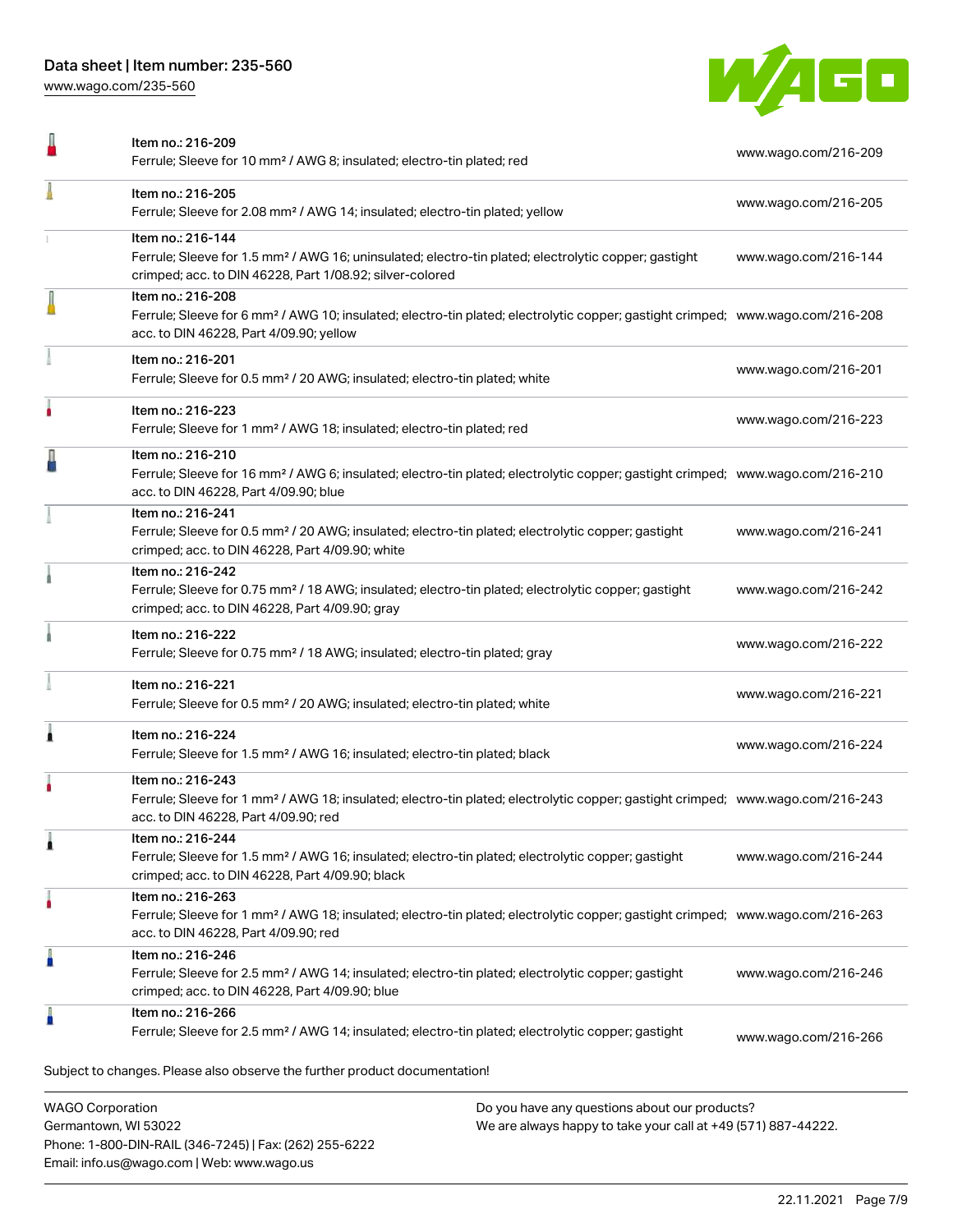[www.wago.com/235-560](http://www.wago.com/235-560)



crimped; acc. to DIN 46228, Part 4/09.90; blue

| 1 | Item no.: 216-264<br>Ferrule; Sleeve for 1.5 mm <sup>2</sup> / AWG 16; insulated; electro-tin plated; electrolytic copper; gastight<br>crimped; acc. to DIN 46228, Part 4/09.90; black                     | www.wago.com/216-264 |
|---|------------------------------------------------------------------------------------------------------------------------------------------------------------------------------------------------------------|----------------------|
| Â | Item no.: 216-284<br>Ferrule; Sleeve for 1.5 mm <sup>2</sup> / AWG 16; insulated; electro-tin plated; electrolytic copper; gastight<br>crimped; acc. to DIN 46228, Part 4/09.90; black                     | www.wago.com/216-284 |
| I | Item no.: 216-286<br>Ferrule; Sleeve for 2.5 mm <sup>2</sup> / AWG 14; insulated; electro-tin plated; electrolytic copper; gastight<br>crimped; acc. to DIN 46228, Part 4/09.90; blue                      | www.wago.com/216-286 |
|   | Item no.: 216-287<br>Ferrule; Sleeve for 4 mm <sup>2</sup> / AWG 12; insulated; electro-tin plated; electrolytic copper; gastight crimped; www.wago.com/216-287<br>acc. to DIN 46228, Part 4/09.90; gray   |                      |
|   | Item no.: 216-262<br>Ferrule; Sleeve for 0.75 mm <sup>2</sup> / 18 AWG; insulated; electro-tin plated; electrolytic copper; gastight<br>crimped; acc. to DIN 46228, Part 4/09.90; gray                     | www.wago.com/216-262 |
|   | Item no.: 216-288<br>Ferrule; Sleeve for 6 mm <sup>2</sup> / AWG 10; insulated; electro-tin plated; electrolytic copper; gastight crimped; www.wago.com/216-288<br>acc. to DIN 46228, Part 4/09.90; yellow |                      |
|   | Item no.: 216-289<br>Ferrule; Sleeve for 10 mm <sup>2</sup> / AWG 8; insulated; electro-tin plated; electrolytic copper; gastight crimped; www.wago.com/216-289<br>acc. to DIN 46228, Part 4/09.90; red    |                      |
|   | Item no.: 216-301<br>Ferrule; Sleeve for 0.25 mm <sup>2</sup> / AWG 24; insulated; electro-tin plated; yellow                                                                                              | www.wago.com/216-301 |
|   | Item no.: 216-321<br>Ferrule; Sleeve for 0.25 mm <sup>2</sup> / AWG 24; insulated; electro-tin plated; yellow                                                                                              | www.wago.com/216-321 |
|   | Item no.: 216-322<br>Ferrule; Sleeve for 0.34 mm <sup>2</sup> / 22 AWG; insulated; electro-tin plated; green                                                                                               | www.wago.com/216-322 |
|   | Item no.: 216-267<br>Ferrule; Sleeve for 4 mm <sup>2</sup> / AWG 12; insulated; electro-tin plated; electrolytic copper; gastight crimped; www.wago.com/216-267<br>acc. to DIN 46228, Part 4/09.90; gray   |                      |
|   | Item no.: 216-302<br>Ferrule; Sleeve for 0.34 mm <sup>2</sup> / 22 AWG; insulated; electro-tin plated; light turquoise                                                                                     | www.wago.com/216-302 |

# Downloads Documentation

| <b>Additional Information</b> |            |        |          |
|-------------------------------|------------|--------|----------|
| Technical explanations        | 2019 Apr 3 | pdf    | Download |
|                               |            | 2.0 MB |          |

# Installation Notes

Subject to changes. Please also observe the further product documentation!

| <b>WAGO Corporation</b>                                | Do you have any questions about our products?                 |
|--------------------------------------------------------|---------------------------------------------------------------|
| Germantown, WI 53022                                   | We are always happy to take your call at +49 (571) 887-44222. |
| Phone: 1-800-DIN-RAIL (346-7245)   Fax: (262) 255-6222 |                                                               |
| Email: info.us@wago.com   Web: www.wago.us             |                                                               |